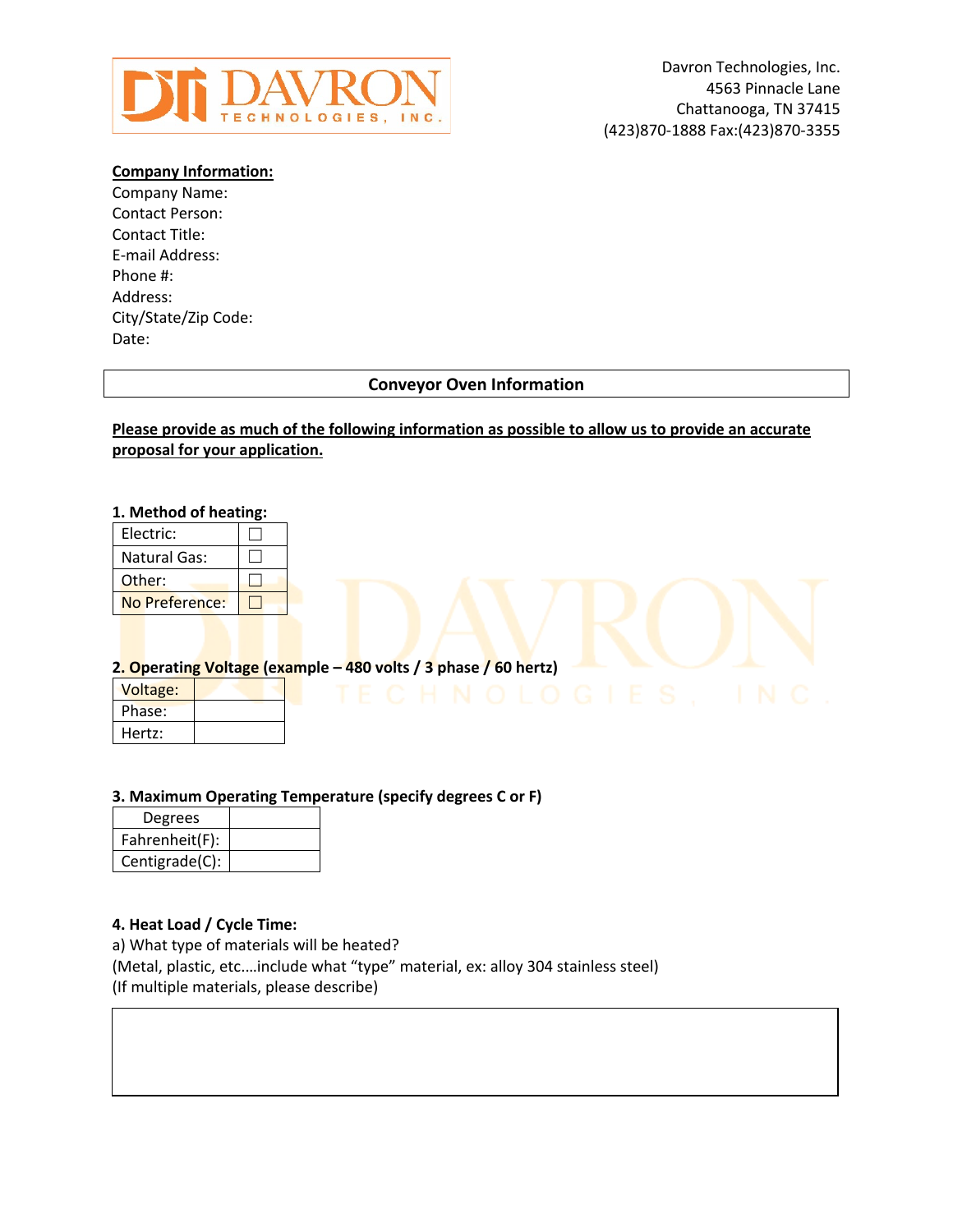

b) What is the maximum weight of the material to be processed? (If multiple materials, please provide the weight of each)

c) What is the time requirement for heating? (Please note if your product needs to ramp to temperature in a certain time) (If your product ramps to temperature, how long will it be required to soak at temperature?) (If multiple ramp and soak profiles are required, please explain in detail)

d) Please describe the physical size of your product, include width, length, and weight. (Please provide width in relation to the width of the conveyor) (Please provide length in relation to the preferred direction of travel in the oven) (If unknown what is the required production rate per unit of time. Ex: parts per hour or day)

e) In your production, will the parts be presented to the oven one at a time or in groups? (If processed in groups, please provide number per group) (If single or group, how often will a part(s) be presented for oven processing)

f) Conveyor Ovens can operate in an index motion or continuous, if your requirement is specific, please explain.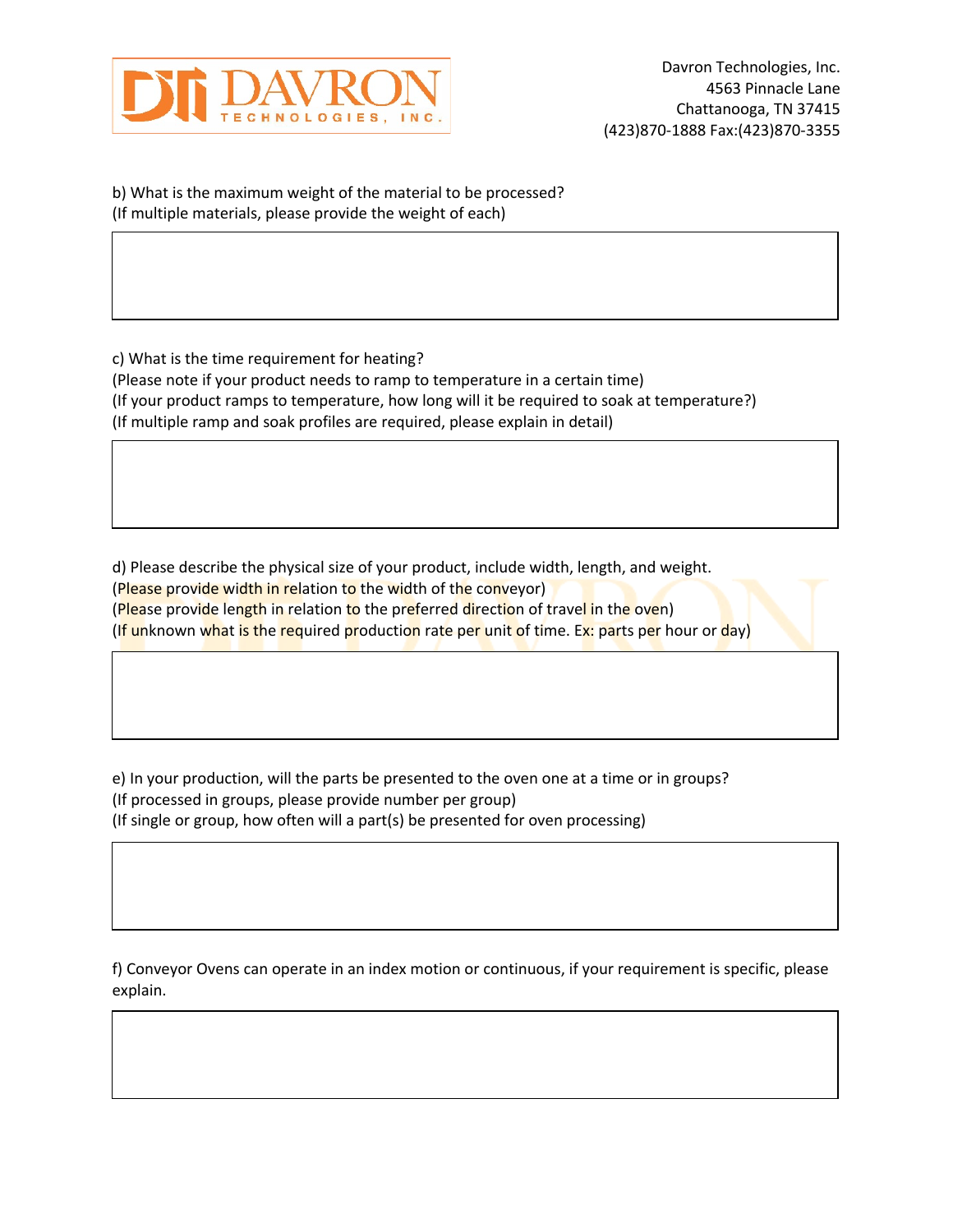

g) If your oven operates in an index configuration, do you need doors at the ends of the chamber to isolate the oven from the plant?

h) After the oven heating process, is cooling required for your application? (If cooling is required, what temperature is considered cool?)

## **5. Are solvents present in your process?**

(If so, please provide the type of solvent and volume per hour of production operation)

**6. If your application requires drying a product, please provide the following information.** a) Based on the production rate information provided above, how much water, or other, needs to be removed from each part or per hour?

b) Is a "wet" weight known for the part? If so, what would the "dry" weight be for the part? (From this we can determine how much moisture has to be removed over what period of time)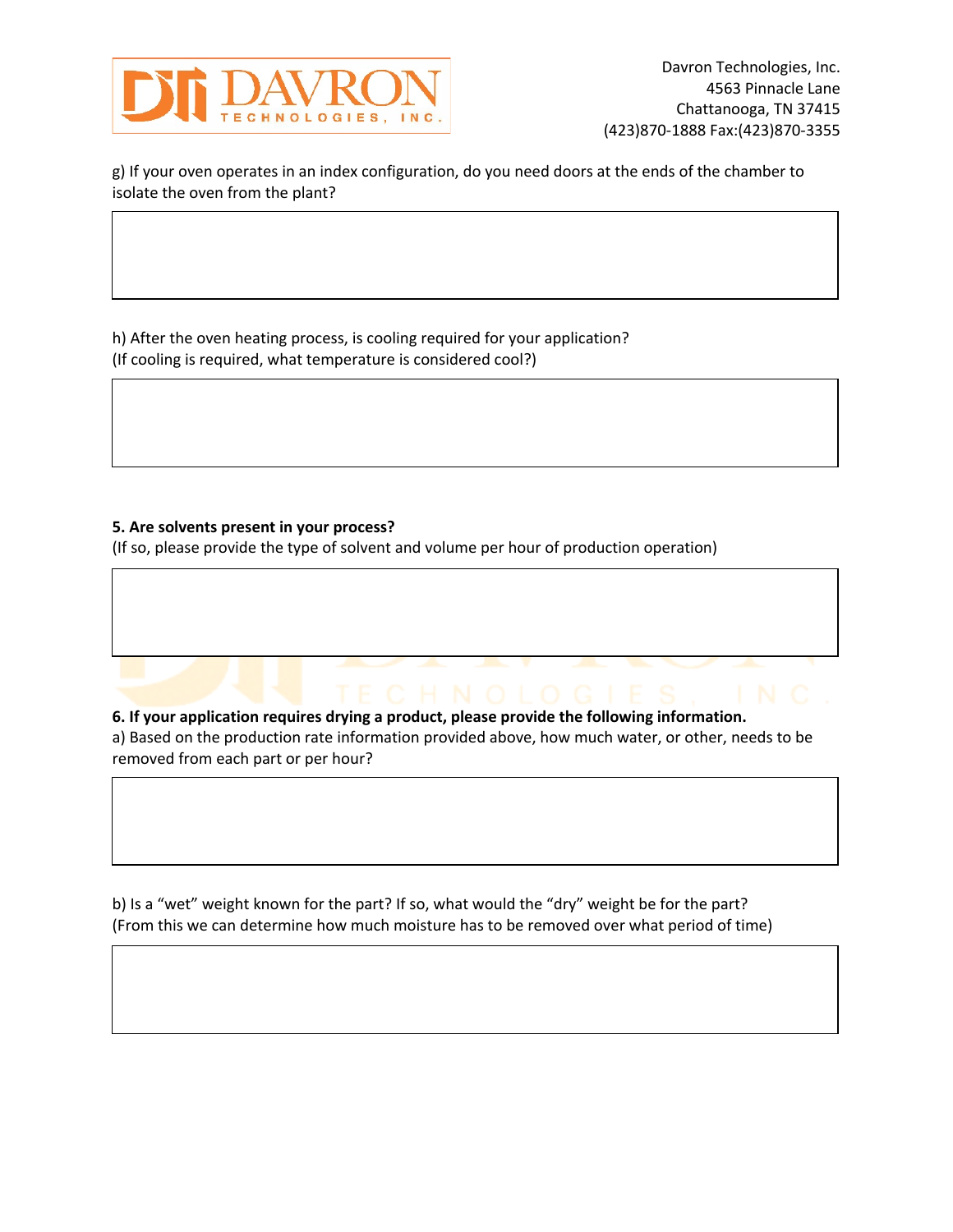

c) Is the moisture only external to the part or is the part saturated?

d) Can the part be dried as quickly as possible or does it need to be gradual to prevent damage or fracture?

#### **7. Arrangement**

a) Please provide any available information regarding plant space requirements:

b) What is the height available at the oven location?

**8. Do you prefer a PLC/HMI operating system with the ability to store multiple recipes, or simple push button operation?**

**9. If you have any special construction requirements, list them here.**

(Example: allow 304 stainless steel interior)